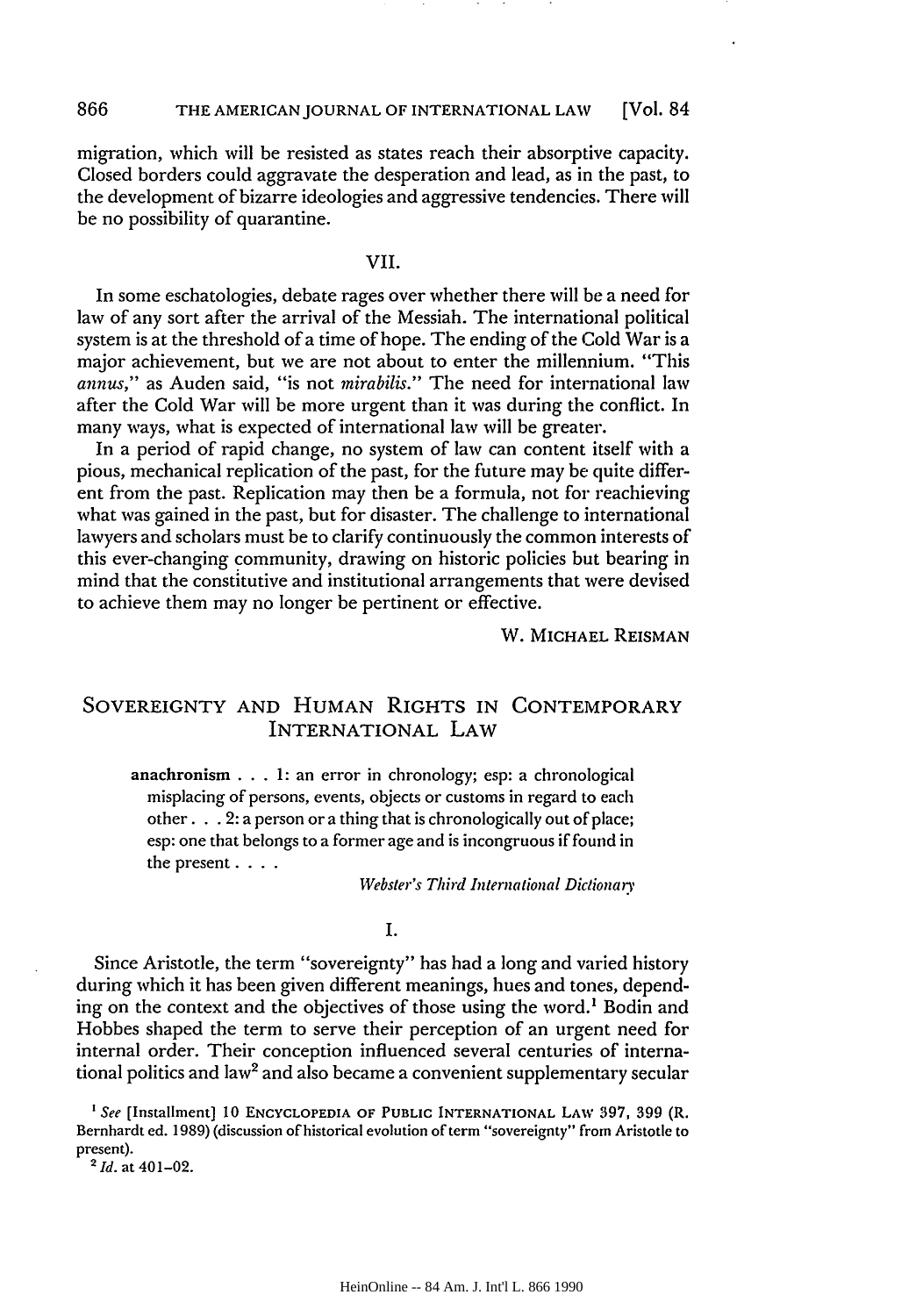slogan for the various absolute monarchies of the time. Sovereignty often came to be an attribute of a powerful individual, whose legitimacy over territory (which was often described as his domain and even identified with him) rested on a purportedly direct or delegated divine or historic authority but certainly not, Hobbes's covenant of the multitude<sup>3</sup> notwithstanding, on the consent of the people.

The public law of Europe, the system of international law established by the assorted monarchs of the continent to serve their common purposes, reflected and reinforced this conception by insulating from legal scrutiny and competence a broad category of events that were later enshrined as "matters solely within the domestic jurisdiction."<sup>4</sup> If another political power entered the territory of the sovereign (whatever the reason) without his permission, his sovereignty was violated. In such matters, the sovereign's will was the only one that was legally relevant.

With the words "We the People,"<sup>5</sup> the American Revolution inaugurated the concept of the popular will as the theoretical and operational source of political authority. On its heels, the French Revolution and the advent of subsequent democratic governments confirmed the concept. Political legitimacy henceforth was to derive from popular support; governmental authority was based on the consent of the people in the territory in which a government purported to exercise power. At first only for those states in the vanguard of modern politics, later for more and more states, the sovereignty of the sovereign became the sovereignty of the people: popular sovereignty.

It took the formal international legal system time to register these profound changes. Another century beset by imperialism, colonialism and fascism was to pass, but by the end of the Second World War, popular sovereignty was firmly rooted as one of the fundamental postulates of political legitimacy. Article 1 of the UN Charter established as one of the purposes of the United Nations, to develop friendly relations between states, not on any terms, but "based on respect for the principles of equal rights and self-determination of peoples."

Any lingering doubt that use of the term "self-determination" might have amounted to a mechanical, or at best a deferential, carry-over from Wilsonian diplomacy, and not a radical decision that henceforth the internal authority of governments would be appraised internationally, was dispelled three years later. In the Universal Declaration of Human Rights, a document then describing itself as "a common standard of achievement" but now accepted as declaratory of customary international law, Article 21(3) provided that "[tihe will of the people shall be the basis of the authority of government; this will shall be expressed in periodic and genuine elections which shall be

**<sup>5</sup> T.** HOBBES, LEVIATHAN (M. Oakeshott ed. 1946).

**'** Under Article **15(8)** of the Covenant of the League of Nations, if the Council found a dispute between any two parties "to arise out of a matter which **by** international law is solely within the domestic jurisdiction of that party," the Council would refrain from making any rccommendation as to its settlement. *See* **LEAGUE OF** NATIONS **COVENANT** Art. **15,** para. **8,** *htprmtad in* 13 AJIL 128, 134 (Supp. 1919).

*'* U.S. CONST., Preamble.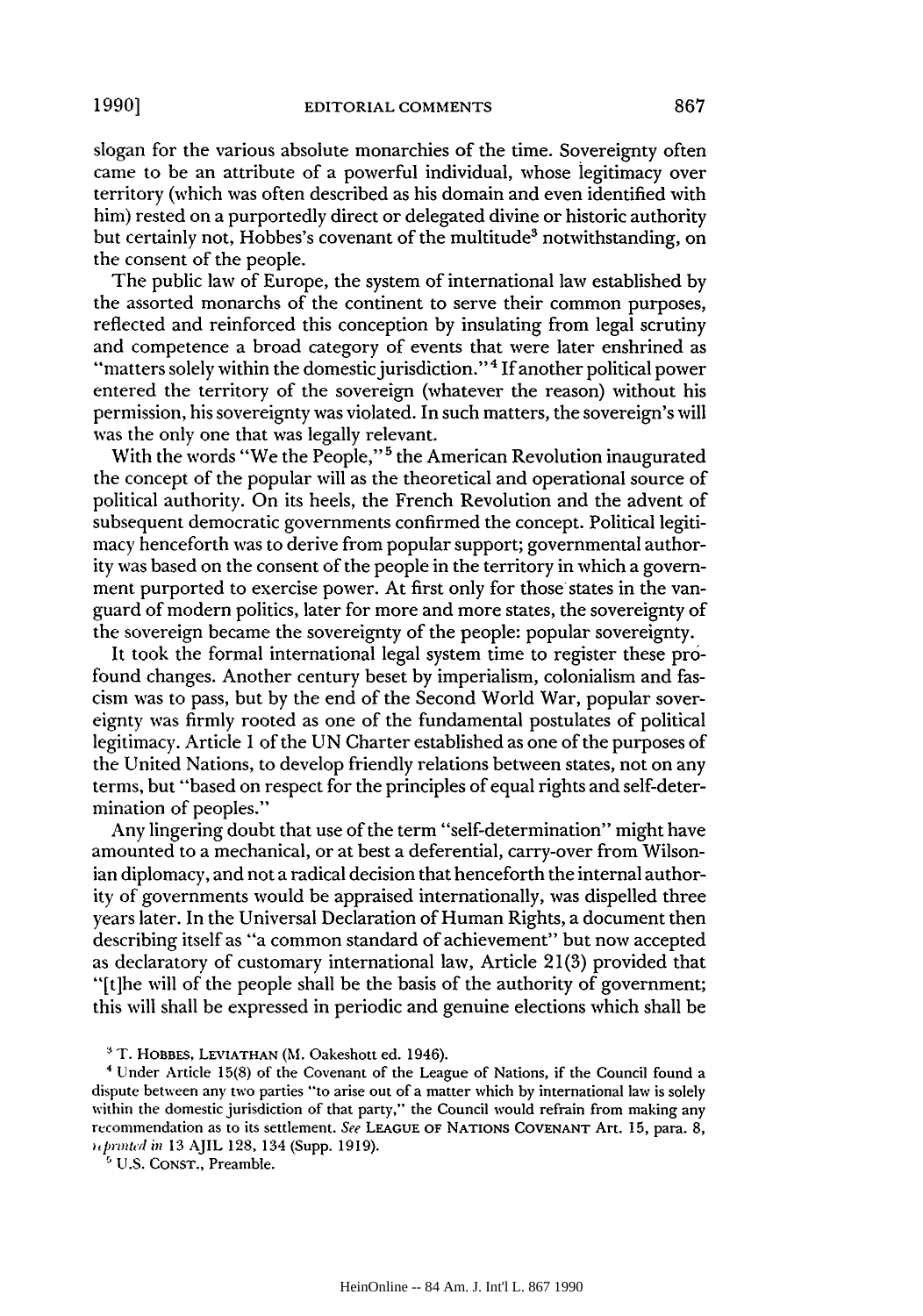by universal and equal suffrage and shall be held by secret vote or by equivalent free voting procedures."<sup>6</sup> Of course, there had been regional pacts based upon similar notions,7 much as there had been holy alliances based on their antithesis. The significance of this statement in the Universal Declaration was that it was now expressed in a fundamental *international* constitutive legal document. In international law, the sovereign had finally been dethroned.

Unlike certain other grand statements of international law, the concept of popular sovereignty was not to remain mere pious aspiration. The international lawmaking system proceeded to prescribe criteria for appraising the conformity of internal governance with international standards of democracy.8 Thanks to a happy historical conjunction, modern communications technology has made it possible to verify that conformity rapidly and economically and to broadcast it widely. International and regional organizational monitors now use the new technology in critical national elections so as to ensure that they are free and fair.<sup>9</sup> The results of such elections serve as evidence of popular sovereignty and become the basis for international en-

**'** Universal Declaration of Human Rights, GA Res. 217A (III), UN Doc. **A/810,** at **71** (1948).

*7 See, e.g.,* Central American Treaty of Peace (Treaty of Washington), Additional Convention to the General Treaty, Art. I, 2 **FOREIGN RELATIONS OF** THE **UNITED** STATES 1907, at 696, 696, *reprinted in* 2 AJIL 229, 229-30 (Supp. 1908):

The Governments of the High Contracting Parties shall not recognize any other Government which may come into power in any of the five Republics as a consequence of a *coup d'etat,* or of a revolution against the recognized Government, so long as the freely elected representatives of the people thereof have not constitutionally reorganized the country,

8 See, for example, United Nations Declaration on the Elimination of **All** Forms of Racial Discrimination, GA Res. 1904 (XVIII) (Nov. 20, 1963); International Convention on the Elimination of All Forms of Racial Discrimination, *opened for signature* Mar. 7, 1966, **660** UNTS 195; International Convention on the Suppression and Punishment of the Crime *of Apartheid,* GA Res. 3068 (XXVIII) (Nov. **30,** 1973); Convention against Discrimination in Education, Dec. 14, 1960, 429 UNTS 32; Convention concerning Equal Remuneration for Men and Women Workers for Work of Equal Value, June 29, 1951, 165 UNTS 303; Convention on the Elimination of **All** Forms of Discrimination against Women, GA Res. 34/180 (Dec. 18, 1979); Declaration on the Elimination of **All** Forms of Intolerance and of Discrimination Based on Religion or Belief, **GA** Res. 36/55 (Nov. 25, 1981); Convention concerning Forced or Compulsory Labour, June 28, 1930, 39 UNTS 55; Declaration on the Protection of **All** Persons from Being Subjected to Torture and Other Cruel, Inhuman or Degrading Treatment or Punishment, GA Res. 3452 (XXX) (Dec. 9, 1975); Convention against Torture and Other Cruel, Inhuman or Degrading Treatment or Punishment, **GA** Res. 39/46 (Dec. **10,** 1984); Code of Conduct for Law Enforcement Officials, GA Res. 34/169 (Dec. 17, 1979); and Declaration of Basic Principles ofJustice for Victims of Crime and Abuse of Power, GA Res. 40/34 (Nov. 29, 1985); as well as the numerous conventions on social welfare, marriage and the family and cultural rights. *See also* Resolutions Adopted by the General Assembly During its 20th Session, 20 UN GAOR Supp. (No. 14) at 53-65, UN Doc. A/6014 (1965) (series of resolutions adopted on non-selfgoverning territories).

**'** For example, in the recently concluded Namibia elections, the ballot counting and tabulation were overseen by **1,700** electoral supervisors, part of a United Nations Transition Assistance Group (UNTAG). *See* **UN CHRON.,** March **1990,** at 42. Similarly, a UN observation mission for the verification of elections in Nicaragua (ONUVEN) was set up there in December 1989 to observe and monitor the 1990 elections. *Id.* at 64.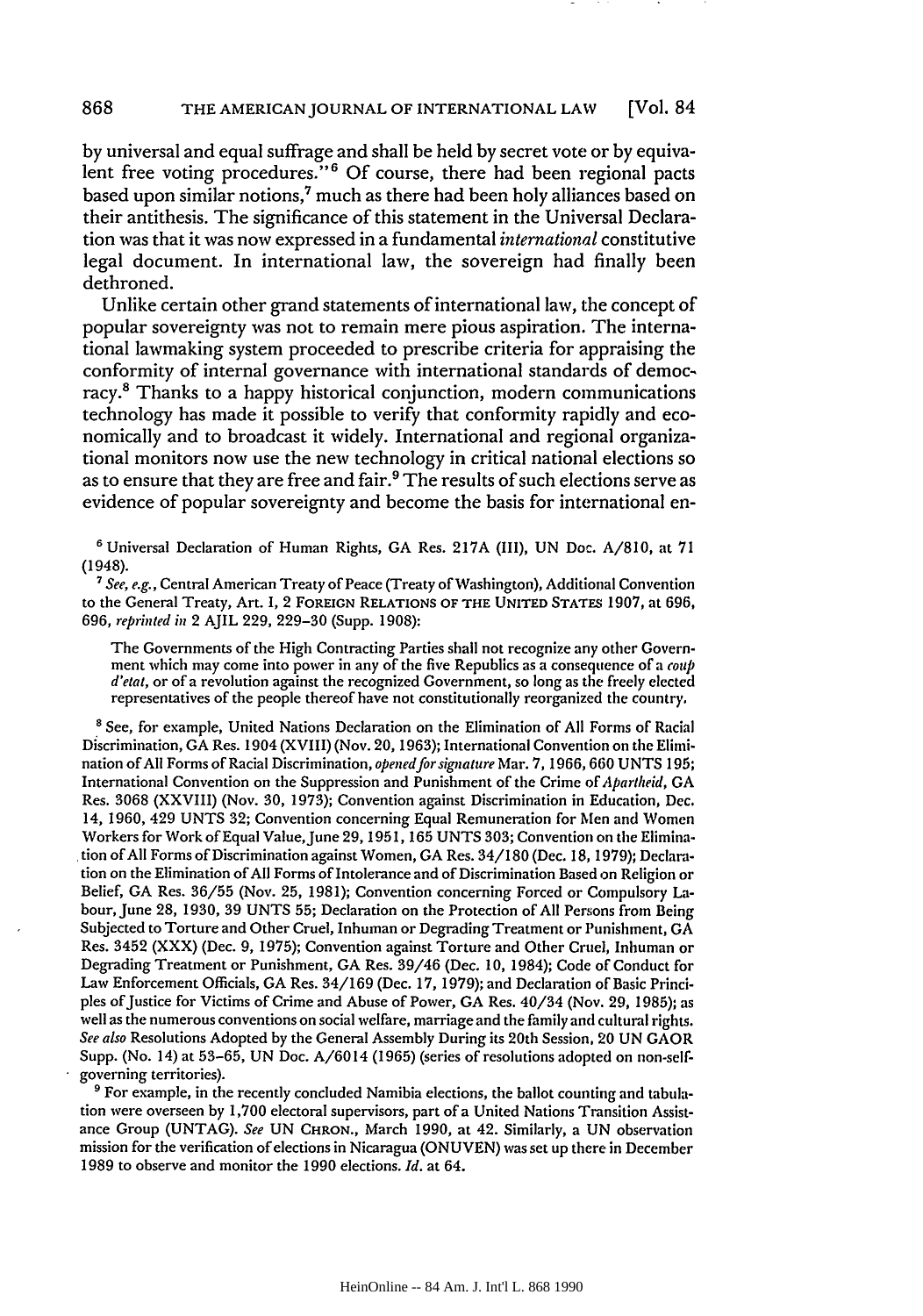dorsement of the elected government.<sup>10</sup> In functional terms, this process constitutes a new type of inclusive international recognition. Decisions to withhold recognition where the will of the people has been demonstrably ignored or suppressed have increasingly led to the next stage, the institution of international programs designed to permit or facilitate the realization of the popular will.<sup>11</sup>

H.

Although the venerable term "sovereignty" continues to be used in international legal practice, its referent in modern international law is quite different. International law still protects sovereignty, but-not surprisinglyit is the people's sovereignty rather than the sovereign's sovereignty. Under the old concept, even scrutiny of international human rights without the permission of the sovereign could arguably constitute a violation of sovereignty by its "invasion" of the sovereign's *domaine réservé*. The United Nations Charter replicates the "domestic jurisdiction-international concern" dichotomy, but no serious scholar still supports the contention that internal human rights are "essentially within the domestic jurisdiction of any state" and hence insulated from international law.

This contemporary change in content of the term "sovereignty" also changes the cast of characters who can violate that sovereignty. **Of** course,

*'0* After the November **1989** elections in Namibia, the **UN** Security Council congratulated the people of Namibia and affirmed the election results; the Special Committee on Decolonization declared **on** December 4 that the Namibian elections had been held "in conformity with established **UN** standards of decolonization"; and Special Representative Ahtisaari declared that the electoral process had "at each stage been free and fair." *See id.* at 41-43.

**"** After Rhodesia's unilateral declaration of independence in **1965,** the international community overwhelmingly denounced the action and refused to recognize Rhodesia as one independent state. *See generally The Situation in Southern Rhodesia: Resolutions Adopted by the General* Assembly and the Security Council of the United Nations, reprinted in 60 AJIL 921 (1966). For commentary, see McDougal & Reisman, *Rhodesia and the United Nations: The Lawfulness of Internatlmal Concern,* **62 AJIL 1 (1968).**

With respect to Namibia, the United Nations consistently refused to recognize South Africa's occupation of Namibia. *See, e.g.,* Marn-Bosch, *How Nations Vote in the General Assembly of the Umted Nations,* 41 **INT'L** ORG. **705, 705-06 (1987)** (pointing out that Namibia was the subject of more resolutions than all other past decolonization issues combined). Indeed, **by** Resolution 2145 (XXI) of October **27, 1966,** the General Assembly placed Namibia under the direct responsibility of the United Nations so as to enable Namibians to exercise their right of self-determination. It also established the **UN** Council for Namibia **(by** Resolution 2248 **(S-V)** of May **19, 1967)** with the objective, inter alia, of obtaining the withdrawal of South Africa from Namibia. **Se** Report of the United Nations Council for Namibia, **39 UN** GAOR Supp. (No. 24) at 1, UN Doc. A/39/24 (1984). Other international programs eventually led to the independence of Namibia on March 21, **1990.**

The South African situation has also gained the attention of the international community in the past few decades. *See, e.g.,* the Policies of *Apartheid* of the Government of the Republic of South Africa, **GA** Res. **3151 (XXVIII), 28 UN** GAOR Supp. (No. **30)** at **33, UN** Doc. **A/9030 (1973); GA** Res. **39/72, 39 UN** GAOR Supp. (No. **51)** at 40, **UN** Doc. **A/39/51 (1985);** International Convention on the Suppression and Punishment of the Crime of *Apartheid,* **GA** Res. **3068** (XXVIII), **28 UN** GAOR Supp. (No. **30),** *supra,* at **75.** Talks are currently under way to work out a form of representative government for a future South Africa. *See* Waldmeir, *ANC May End Armed Struggle,* Fin. Times (London), May **5, 1990,** at **1,** col. **7.**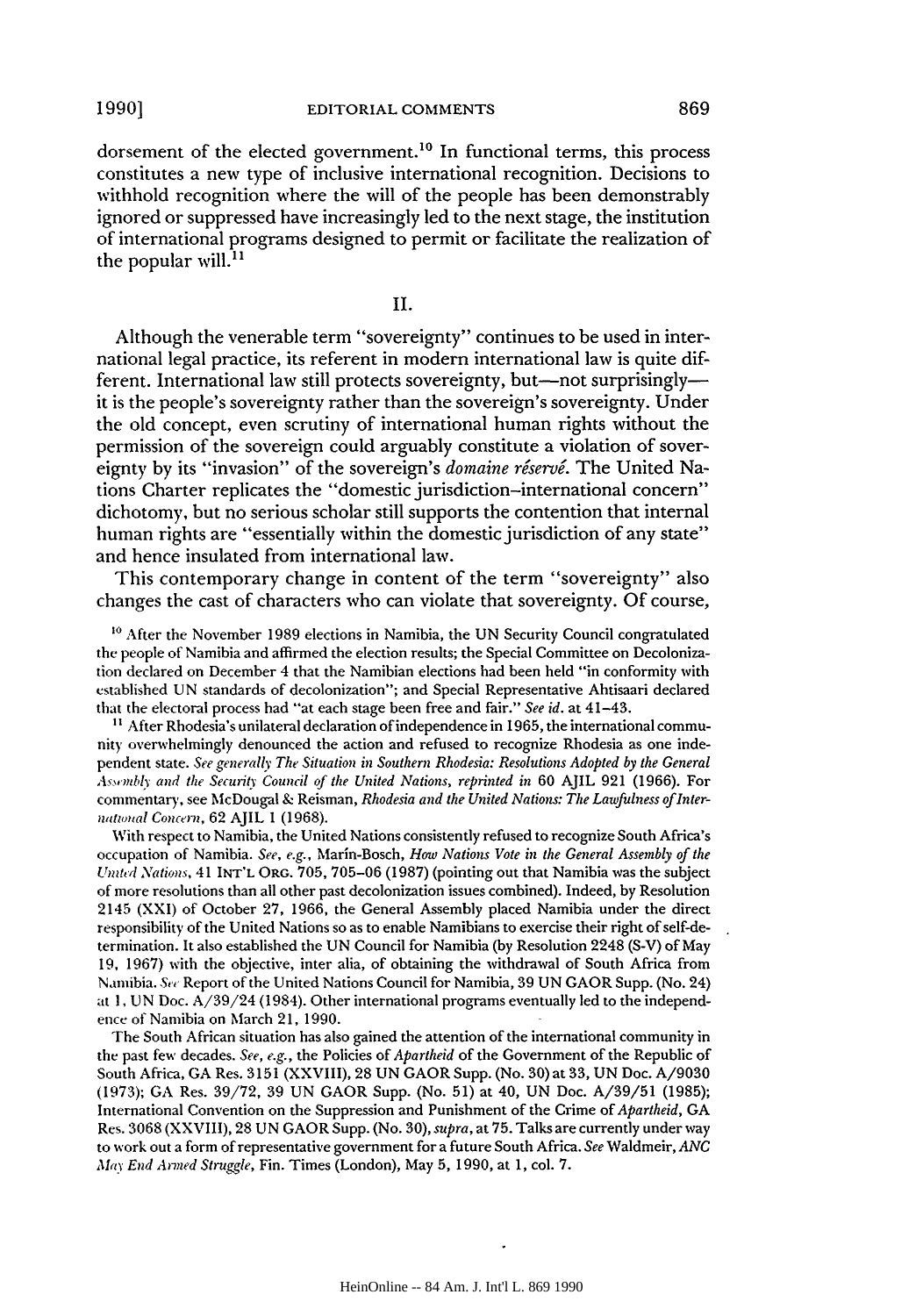popular sovereignty is violated when an outside force invades and imposes its will on the people. One thinks of the invasion of Afghanistan in 1979 or of Kuwait in 1990.<sup>12</sup> But what happens to sovereignty, in its modern sense, when it is not an outsider but some home-grown specialist in violence who seizes and purports to wield the authority of the government against the wishes of the people, by naked power, by putsch or by coup, by the usurpation of an election or by those systematic corruptions of the electoral process in which almost **100** percent of the electorate purportedly votes for the incumbent's list (often the only choice)? Is such a seizer of power entitled to invoke the international legal term "national sovereignty" to establish or reinforce his own position in international politics?

Under the old international law, the internal usurper was so entitled, for the standard was de facto control: the only test was the effective power of the claimant. In the *Tinoco* case,<sup>13</sup> Costa Rica sought to defend itself by claiming a violation of its popular sovereignty. Tinoco, the erstwhile Minister of War, had seized power in violation of the Constitution. Therefore, the subsequent restorationist Costa Rican Government contended, his actions could not be deemed to have bound Costa Rica. But Chief Justice Taft decided that by virtue of his effective control, Tinoco had represented the legitimate government as long as he enjoyed that control.

The *Tinoco* decision was consistent with the law of its time. Were it applied strictly now, it would be anachronistic, for it stands in stark contradiction to the new constitutive, human rights-based conception of popular sovereignty. To be sure, there were policy reasons for *Tinoco,* which may still have some cogency, but the important point is that there was then no countervailing constitutive policy of international human rights and its conception of popular sovereignty.

Caudillos and their like appear to be susceptible to a megalomania that identifies their corporeal selves with the symbols of the nation and the state. They invoke a "'sovereignty' so grandiose and capricious. **. .** it might be supposed to be a deliberate caricature, save for the intensity of the sentiments that are mobilized around the symbol itself." **4** Happily, the international legal system in which declamations such as "l'6tat, c'est moi" were coherent has long since been consigned to history's scrap heap. In our era, such pronouncements become, at least for audiences at a safe remove, the stuff of refined comedy. They would be occasions for general hilarity, even in the countries where they are still staged, were it not for the endless misery that the dictators who grant themselves sovereignty always inflict upon the human beings trapped within the boundaries of the territory the dictators have confused with themselves.

<sup>12</sup> On the invasion of Afghanistan by the Soviet Union and the applicable norms of armed conflict, see generally Reisman & Silk, Which Low *Applies to the Afghan ConflictP,* 82 AJIL 459 (1988).

**"s** Tinoco case (Great Brit. **v.** Costa Rica), **1** R. Int'l Arb. Awards **369 (1923),** *reprinted in* 18 **AJIL** 147 (1924).

**<sup>14</sup>**McDougal, Lasswell & Reisman, *The World Constitutive Process of Authoritative Decision,* in M. **S.** McDOUGAL **&** W. M. REISMAN, **INTERNATIONAL** LAW ESSAYS 197 (1981).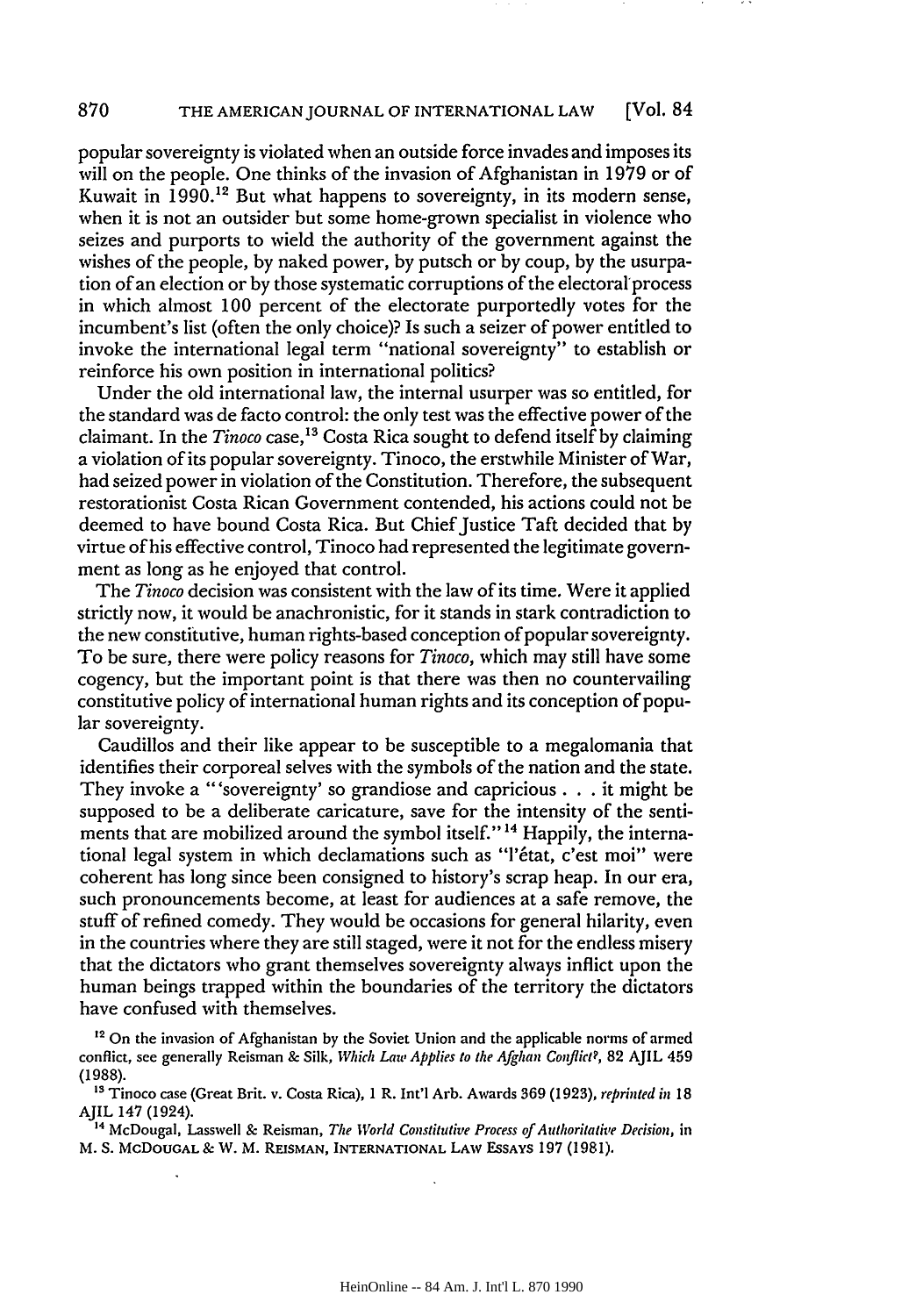### 'II.

In many countries, the internal political situation is murky and constitutional procedures for the orderly transfer of power are nonexistent or ineffective. In a flurry of coups and putsches, both outsiders and insiders may be unable to ascertain the popular will, especially if the disorder or tyranny has prevented it from being consulted or expressed. Even in the absence of elections-indeed, even when there are "supervised" elections-'it is often clear that the vast majority of the people detest those who have assumed power and characterize themselves as the government. It is more difficult, however, to say who the people would wish in their stead. They may not know, which is one of the reasons that international legal supervision of elections is designed to include an adequate period for candidacies to be developed and to allow campaigning, so that voters can make the informed choice that is at the center of free and fair elections.

But in circumstances in which free elections are internationally supervised and the results are internationally endorsed as free and fair and the people's choice is clear, the world community does not need to speculate on what constitutes popular sovereignty in that country.

When those confirmed wishes are ignored by a local caudillo who either takes power himself or assigns it to a subordinate he controls, a jurist rooted in the late twentieth century can hardly say that an invasion by outside forces to remove the caudillo and install the elected government is a violation of national sovereignty. Cross-border military actions should certainly never be extolled, for they are necessarily brutal and destructive of life and property. They may well be unlawful for a variety of other reasons. But if they displace the usurper and emplace the people who were freely elected, they can be characterized, in this particular regard, as a violation of sovereignty only if one uses the term anachronistically to mean the violation of some mystical survival of a monarchical right that supposedly devolves *jure gentium* on whichever warlord seizes and holds the presidential palace or if the term is used in the jurisprudentially bizarre sense to mean that inanimate territory has political rights that preempt those of its inhabitants.<sup>15</sup>

This is not to say that every externally motivated action to remove an unpopular government is now permitted, or that officer corps that feel obsolescence hard upon them can claim a new raison d'être and start scouring the globe for opportunities for "democratizing" interventions. Authoritative conclusions about the lawfulness of the unilateral use of force, no less than about any other unilateral action, turn on many contextual factors: e.g., the contingencies allegedly justifying the unilateral use, the availability of feasible persuasive alternatives, the means of coercion selected, the level of coercion used (the classic test of necessity and proportionality), whether the ob-

<sup>&</sup>lt;sup>15</sup> See Stone, Should Trees Have Standing?-Toward Legal Rights for Natural Objects, 45 S. CAL. L. REV. 450 (1972); Tribe, *Ways Not to Think about Plastic Trees: New Foundations for Environmental Law,* **83** YALE L.J. **1315** (1974). For a cogent critique on this point, cf. Schwartz, *The Rights of Xature and the Death of God,* **PUB.** INTEREST, No. **97, 1989,** at **3.**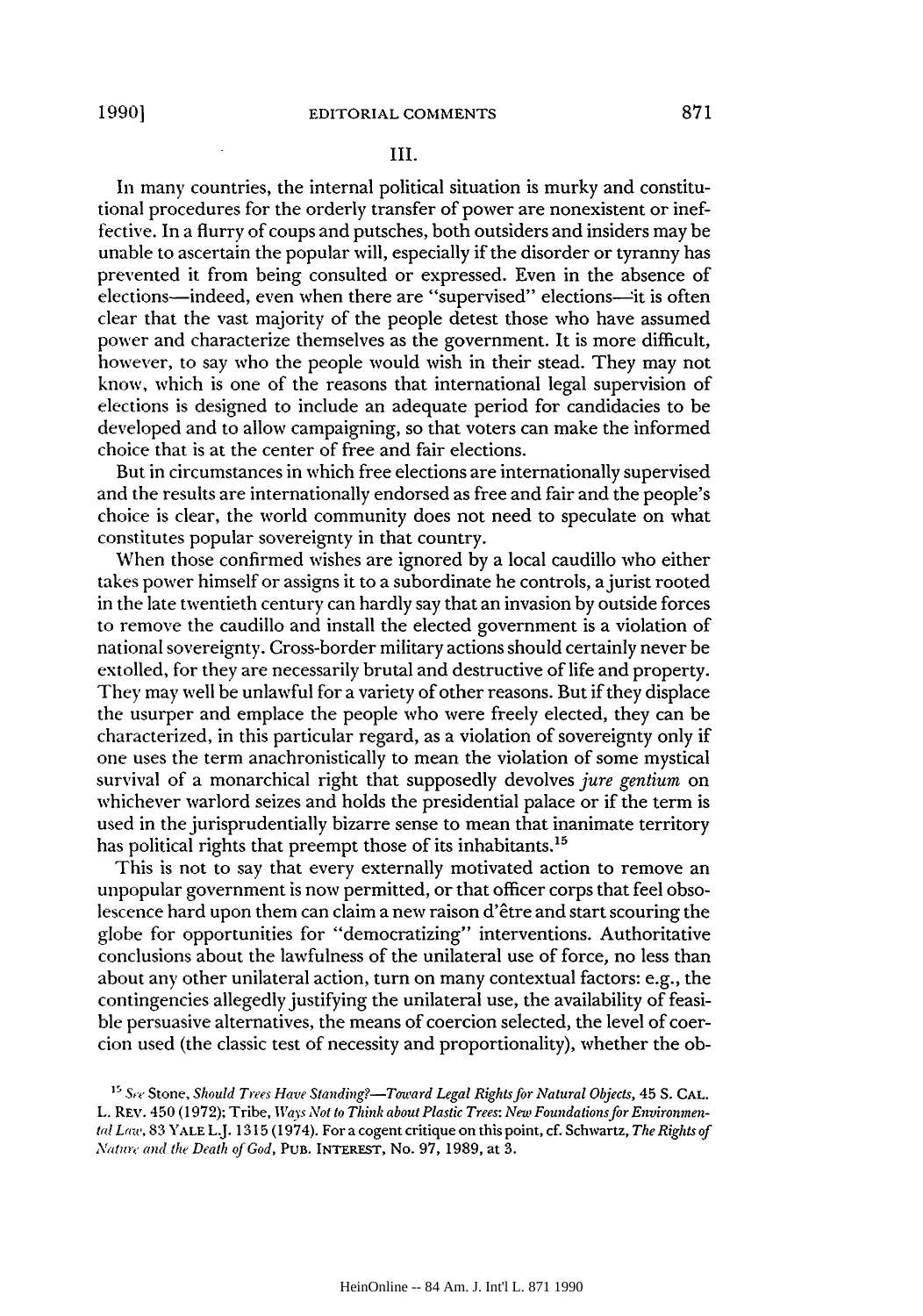jectives of the intervener include internationally illicit aims, the aggregate consequences of inaction, and the aggregate consequences of action.16 But it is to say that the suppression of popular sovereignty may be a justifying factor, not ajustification *per se* but a *conditio sine qua non.* And it is to say that the word "sovereignty" can no longer be used to shield the actual suppression of popular sovereignty from external rebuke and remedy.

International law is still concerned with the protection of sovereignty, but, in its modern sense, the object of protection is not the power base of the tyrant who rules directly by naked power or through the apparatus of a totalitarian political order, but the continuing capacity of a population freely to express and effect choices about the identities and policies of its governors. In modern international law, the "unilateral declaration of independence" by the Smith Government in Rhodesia was not an exercise of national sovereignty but a violation of the sovereignty of the people of Zimbabwe.<sup>17</sup> The Chinese Government's massacre in Tiananmen Square to maintain an oligarchy against the wishes of the people was a violation of Chinese sovereignty. The Ceausescu dictatorship was a violation of Romanian sovereignty. President Marcos violated Philippine sovereignty, General Noriega violated Panamanian sovereignty, and the Soviet blockade of Lithuania violated its sovereignty. Fidel Castro violates Cuban sovereignty by mock elections that insult the people whose fundamental human rights are being denied, no less than the intelligence of the rest of the human race. In each case, the violators often brazenly characterize the international community's condemnation as itself a violation of their sovereignty. Sadly, some organizations and some scholars, falling victim to anachronism, have given them comfort.

In modern international law, sovereignty can be violated as effectively and ruthlessly by an indigenous as by an outside force, in much the same way that the wealth and natural resources of a country can be spoliated as thoroughly and efficiently by a native as **by** a foreigner. <sup>I</sup> " Sovereignty can be liberated as much by an indigenous as by an outside force. As in the interpretation of any other event in terms of policy, context and consequence must be considered.

**IV.**

The international human rights program is more than a piecemeal addition to the traditional corpus of international law, more than another chapter sandwiched into traditional textbooks of international law. By shifting the fulcrum of the system from the protection of sovereigns to the protection of people, it works qualitative changes in virtually every component. Many of the old terms survive, but in using them in a modern context, one should bear in mind Holmes's lapidary dictum: "A word is not a crystal,

**17** *See supra* note **11.**

<sup>18</sup> See Reisman, *Harnessing International Law to Restrain and Recapture Indigenous Spoliations, 83* AJIL 56 **(1989).**

**<sup>16</sup>**See M. **S.** McDOUGAL **& F. FELICIANO,** LAW **AND MINIMUM WORLD PUBLIC ORDER, Cli. (1961).**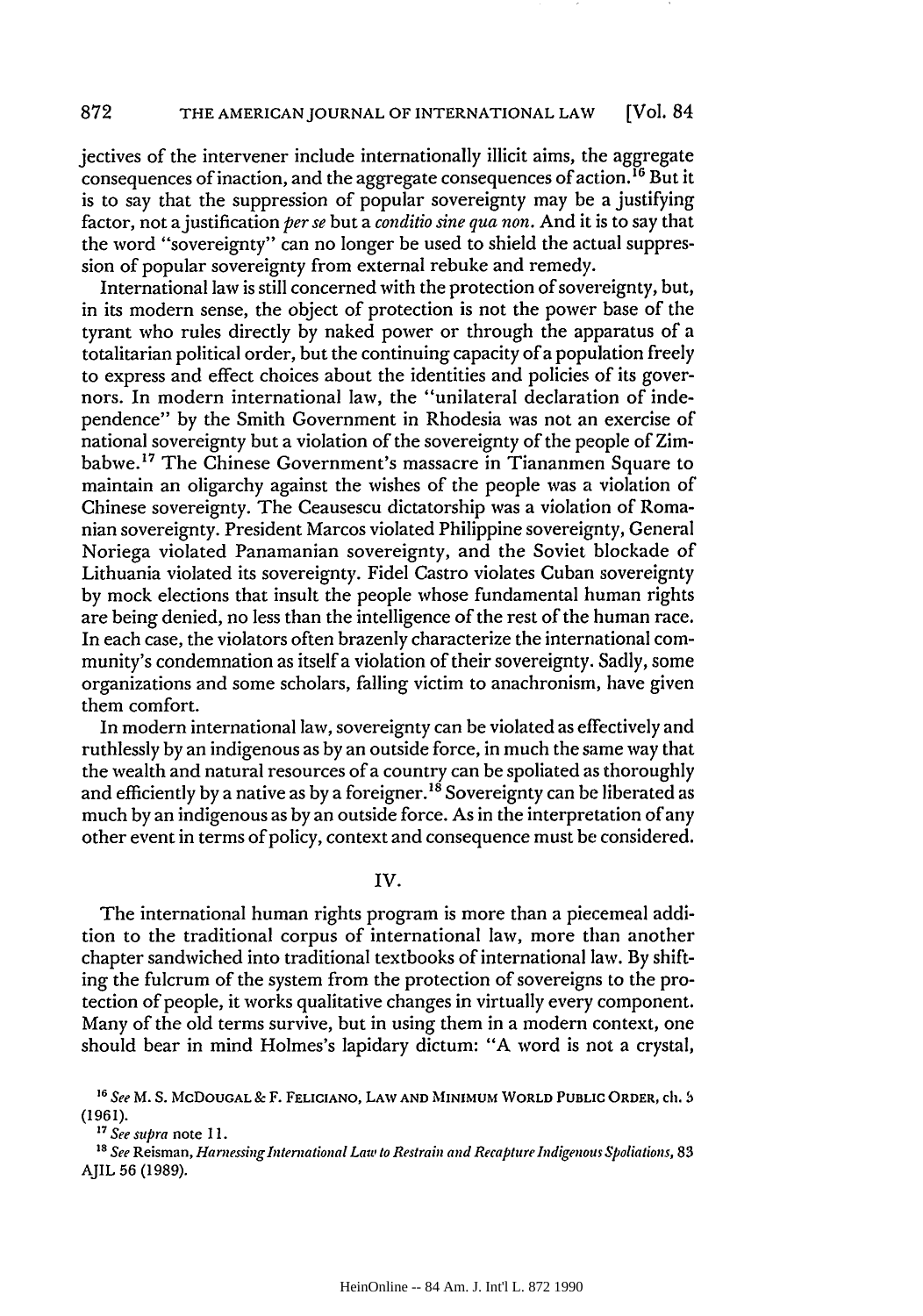transparent and unchanged; it is the skin of a living thought and may vary greatly in color and content according to the circumstances and the time in which it is used." **19**

When constitutive changes such as these are introduced into a legal system while many other struts of the system are left in place, appliers and interpreters of current cases cannot proceed in a piecemeal and mechanical fashion. Precisely because the human rights norms are constitutive, other norms must be reinterpreted in their light, lest anachronisms be produced. This process of "updating" or "contemporization" or *actualisation,* as French scholars call it, is not unknown to international law. In the *South-West Africa* opinion,"° the International Court indicated the absurdity of mechanically applying an old norm without reference'to fundamental constitutive changes, and national courts have often expressed the need and authority to actualize. 2' The same style of actualization is required with regard to the assessment of the lawfulness of human rights actions. When this is not done, legal arguments and judgments will be marked by anachronism.

In the debate over the U.S. action in Panama in the United Nations, the Nicaraguan Permanent Representative, whose Government had requested the meeting, opened it by proclaiming: "Once again an offence has been committed against our peoples. Once again an attempt is being made to make brute force appear to be law. Once again the principles which are the foundation of international relations have been violated." $2^2$  The Permanent Representative proceeded to cite, chapter and verse, the United Nations Charter and the OAS Charter to establish "[t]his flagrant violation of Panama's sovereignty and territorial integrity."<sup>23</sup> No reference whatsoever was made to Manuel Antonio Noriega's suppression of popular sovereignty, or to the fact that both the internationally supervised election before the military action and the opinion polls after it indicated overwhelming support for the change that was realized.<sup>24</sup> These issues were swept away by indirection, when the Permanent Representative said that "no argument can possibly justify intervention against a sovereign state."<sup>25</sup>

**'9** Towne v. Eisner, 245 U.S. 372, 376 (1918).

<sup>20</sup> South-West Africa-Voting Procedure, 1955 ICJ REP. 67, 77 (Advisory Opinion of June 7).

**M' M. S.** McDOUGAL, H. LASSWELL **&** J. MILLER, THE INTERPRETATION OF AGREEMENTS **AND** WORLD PUBLIC ORDER, ch. 4 (1967).

**<sup>22</sup>**UN Doc. S/PV.2899, at **3-5** (Dec. 20, 1989). **I** treat this statement as made in good faith. It is not inappropriate to note, however, that those who invoke this argument frequently reserve for their governments a right of intervention for various revolutionary purposes, e.g., ways of national liberation. See, in this regard, Reisman, *Old Wine in New Bottles: The Reagan and* Br, *zlinev Doctrines in Contemporary International Law and Practice*, 13 YALE J. INT'L L. 171 (1988).

<sup>23</sup> UN Doc. S/PV.2899, supra note 22, at 4.

 $24$  One of the more ironic aspects of the Panama affair was that all indications before and after the U.S. invasion were that while the vast majority of the Panamanian people viewed it as a liberation, the other governments of the region voted in the OAS to condemn it as a violation of Panamanian sovereignty. According to most news reports, the U.S. military action in Panama was met with overwhelming approval by the Panamanian people. *See, e.g., After Noriega,* **ECONO-MIST,** Jan. 16, 1990, at **37.**

<sup>25</sup> UN Doc. S/PV.2902, at 7 (Dec. 23, 1989).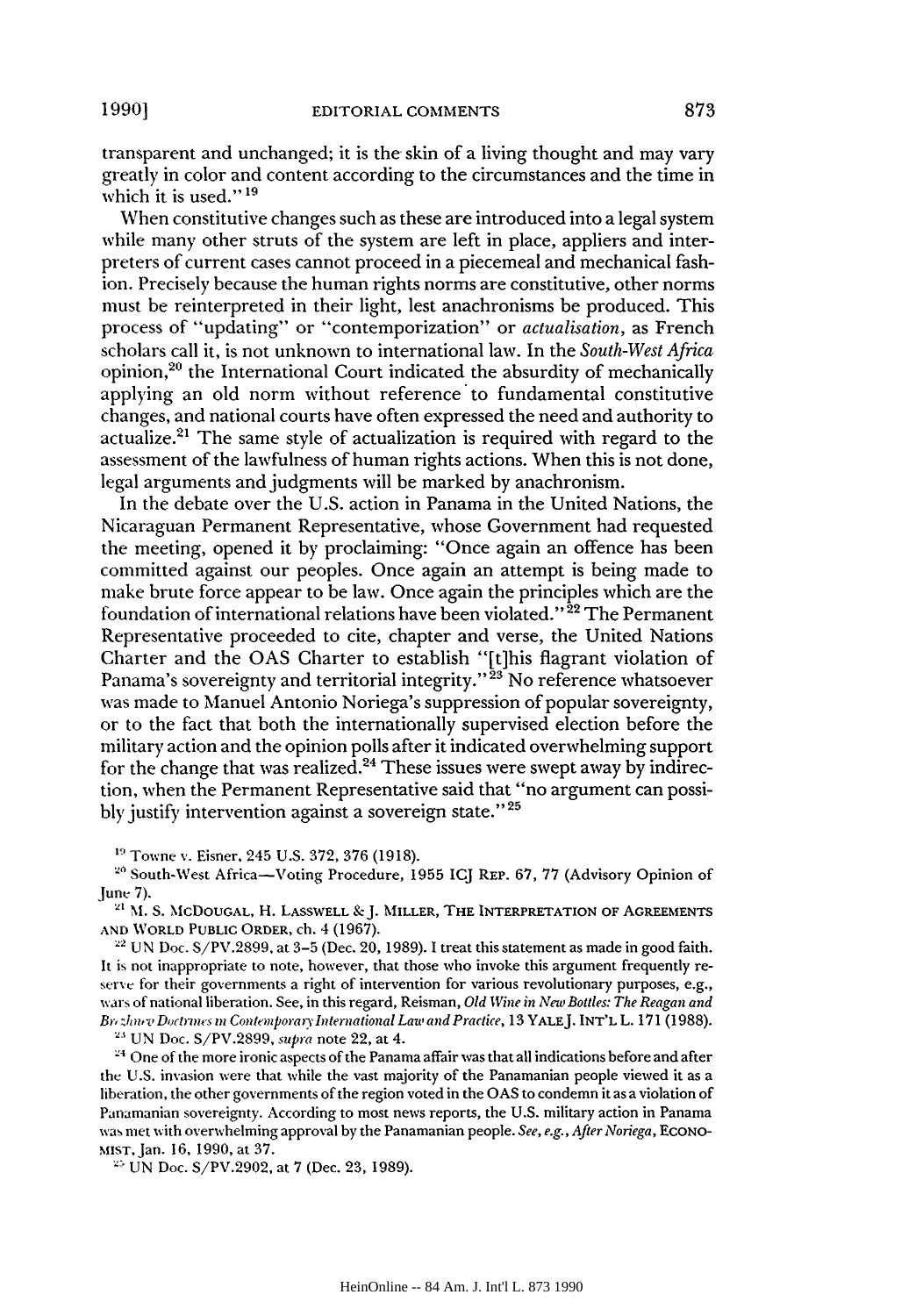This is what Professor D'Amato, in his remarkable article, has called "the rhetoric of statism." 26 The anachronism here is effected by the *selective* use of the language of international law, carefully screening out everything that has been introduced by the human rights movement. It may be contrasted with the remark of Thomas Pickering, the United States Permanent Representative, that "the people, not governments, are sovereign."<sup>27</sup> That formulation, in turn, oversimplifies the decision calculus now required, for, as expressed, it could make that single variable determinative of lawfulness in all future cases. But at least it expresses the critical new constitutive policy in international law, which is completely absent from the Nicaraguan formula.

Under the Nicaraguan version, sovereignty is not international protection of the will of the people, but international protection for a group that calls itself the government against the wishes of the people. There is no international test of the legitimacy of a self-proclaimed government. The only test is internal naked power. Under this version, Panama's sovereignty is violated by the removal of the usurper and the establishment of conditions for the assumption of power by the legitimate government. That is an anachronism.

Anachronism can only be avoided in legal decision by systematic actualization, which considers inherited norms in the context of changed constitutive normative systems and makes sensitive assessments of the relative weight each is to be given and the various intensities with which each is demanded.

**V.**

The consequences of these changes are far-reaching. Some are clearly beneficial to the new values of the international system. Some hold the potential for destabilizing the system. On the credit side, international human rights puts current and erstwhile tyrants on notice that monarchical and elitist conceptions of national sovereignty cannot be invoked to immunize them from the writ of international law. Some have already grasped the implications of this development. Haiti, in July 1990, asked the United Nations to provide three hundred civilian officials to supervise its upcoming elections and forty military officers to ensure that the local armed forces would be part of the solution rather than part of the problem.<sup>28</sup> Haiti's provisional Foreign Minister, Kesler Clermont, said such a team would set "a powerful precedent" for UN monitoring of Third World elections "to certify their legitimacy." 29 Three of the seven Third World members of the Security Council opposed the request.<sup>30</sup> The princes may not like this, but for peoples languishing under despotism and dictatorship, the development promises, at least, the condemnation by international law of the violation of their sovereignty and the possibility, uncertain as it may be, of a remedy.

**<sup>28</sup>**Lewis, *Haiti Wants U.N. to Monitor Vote,* N.Y. Times, July 22, **1990,** at **10,** col. **6.** *<sup>2</sup> 9 Id. 3*

**<sup>26</sup>**D'Amato, *The Invasion of Panama Was a Lauful Response to Tyranny,* 84 **AJIL 516, 518 (1990).**

**<sup>27</sup>UN** Doc. S/PV.2902, *supra* note **25,** at **8.**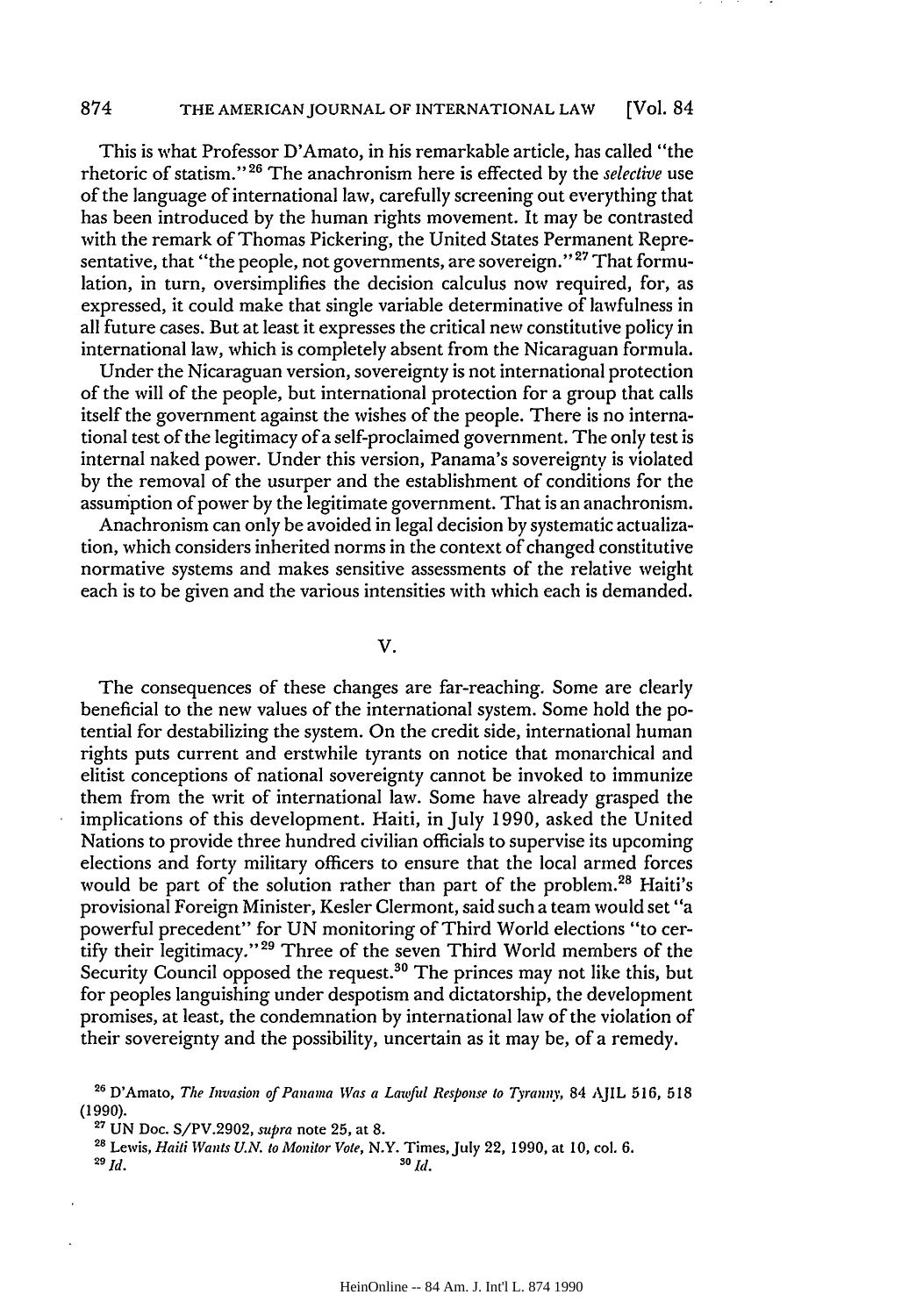On the debit side, while the bite of human rights norms is extended, so, too, is systemic instability. In decentralized systems whose members themselves perforce make the decisions, the more the number of constitutive appraisal norms, the more the number of cross-border appraisals and the greater the possibility of cross-border meddling by various actors. The problem is contained, to an extent, when internationally supervised "free and fair" elections credibly and unequivocally indicate the wishes of a majority of the people. It is also contained when other nonelectoral indicators show the popular will, though without the clarity and freedom vouchsafed by secret ballot. When popular wishes are usurped violently, the confirmed expression of popular sovereignty tells everyone who the real usurper is and who should rightfully constitute the government, no matter how convincing the newspeak of the dictator's apparatus may be.

Unambiguous situations, however, may be exceptions. When the internationally supervised elections result in an absence of consensus on who should govern, or the integrity of the elections is doubtful, or there have been no elections, or a civil insurrection has left diverse groups vying for power, no one can be sure that the unilateral intervener from the outside is implementing popular wishes. To varying extents, the intervener will be shaping them. In some circumstances, the banner of popular sovereignty can become a fig leaf for its suppression by foreign intervention, especially when governments bent on intervention maintain stables of alternative local leaders who can be brought forward to authorize an invasion at the appropriate time.<sup>31</sup> In practice, therefore, there may be a factual "gray" area between unequivocal expressions of popular will through internationally supervised, observed or validated elections, on the one hand, and the atrocities that warrant humanitarian intervention, on the other. Situations falling into the gray area will simply not lend themselves to unilateral action.

The most satisfactory solution to this problem is the creation of centralized institutions, equipped with decision-making authority and the capacity to make it effective. But in the immediate future, that solution remains unlikely, and to make it a condition of lawful decision now only evades addressing the policies that the notion of popular sovereignty encapsulates. The given of contemporary international decision making is the absence of such institutions and the need to focus on regulating unilateral decision making. Because rights without remedies are not rights at all, prohibiting the unilateral vindication of clear violations of rights when multilateral possibilities do not obtain is virtually to terminate those rights.

It is no longer politically feasible or morally acceptable to suspend the operation of human rights norms until every constitutive problem is solved. In the interim, new criteria for unilateral human rights actions must be established. In addition, more refined techniques for their legal appraisal and more effective means for their condemnation when such actions are themselves unlawful must be developed. One contribution of our profession

<sup>&</sup>lt;sup>31</sup> See, e.g., Reisman & Silk, supra note 12, at  $466-79$  (discussion of factual situation in Afghanistan leading to "invitation" of Soviet armed forces by Afghan "government").